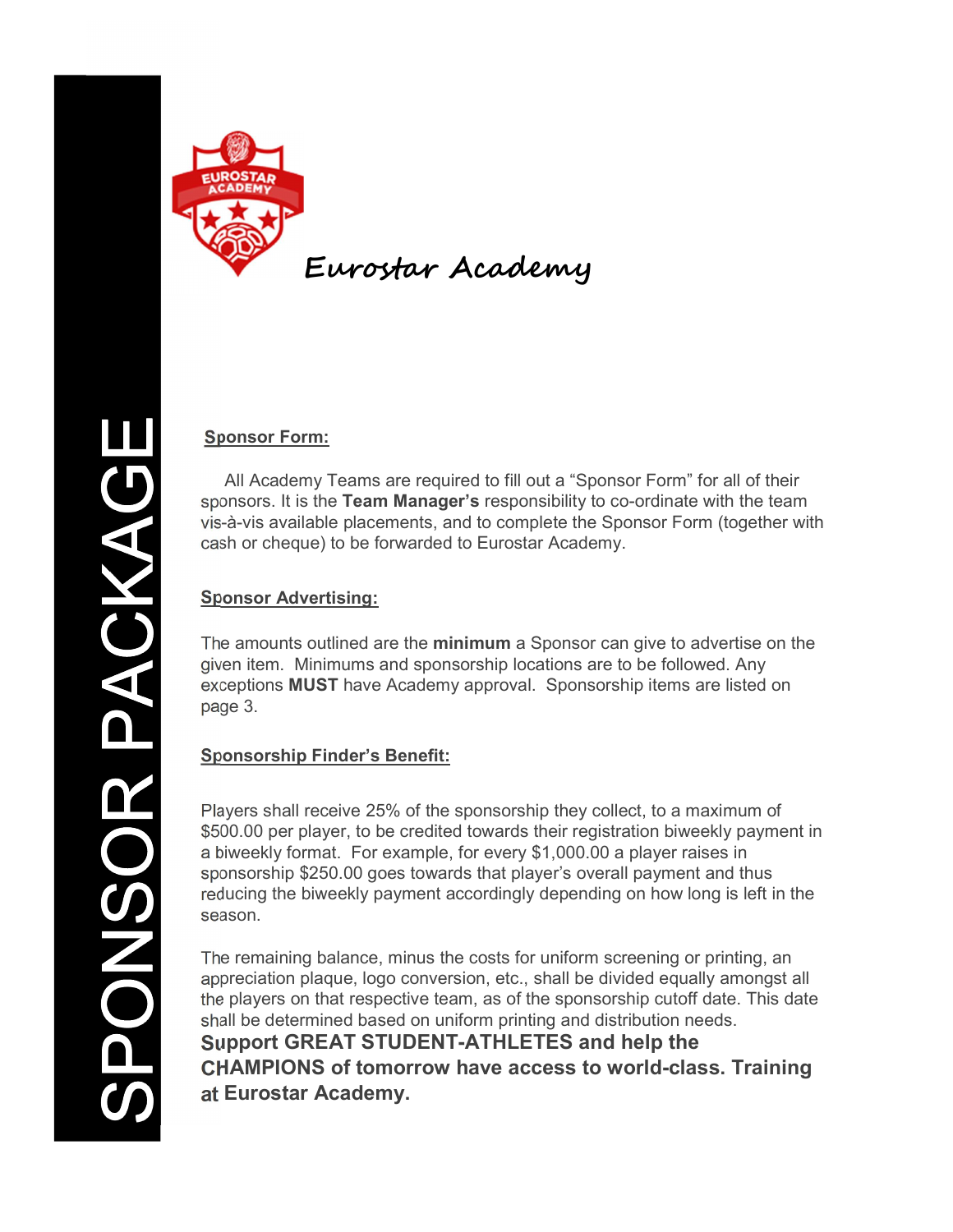

Through much of Canadian Soccer's history, economic barriers to participate in youth soccer were very low. Increasingly, however, Eurostar Academy, a highperformance development program, has had to rely on tuition increases to meet the rising costs of running a world-class Academy and to offset the added Team fees ensuring the highest level of local and Eurostar competition for its members.

The consequence? Talented student-athletes are finding it ever more difficult to afford the tuition costs needed for their elite development.

Our goal is to make certain that the best and brightest individuals continue at Eurostar. We need your support to make this happen. Your contributions will help create a pool of resources for promising young soccer players.

Today's Eurostar athletes are making their investment—training routinely, maintaining high academic grades, and competing regularly in top-notch local and Eurostar events. Now we ask you to join our team of fans by investing in Canadian Soccer's Future – Eurostar Academy.

Your company can only gain by affiliating itself with Eurostar Academy. In return, your company will receive the following: dynamic logo visibility, website visibility, print advertising, field signage, targeted promotional placement, and much more.

 Invest in Tomorrow's Success Contribute to Eurostar Academy

Contact Amarildo Shaqiri Call 226-678-7427 email amarildo@eurostarcamps.com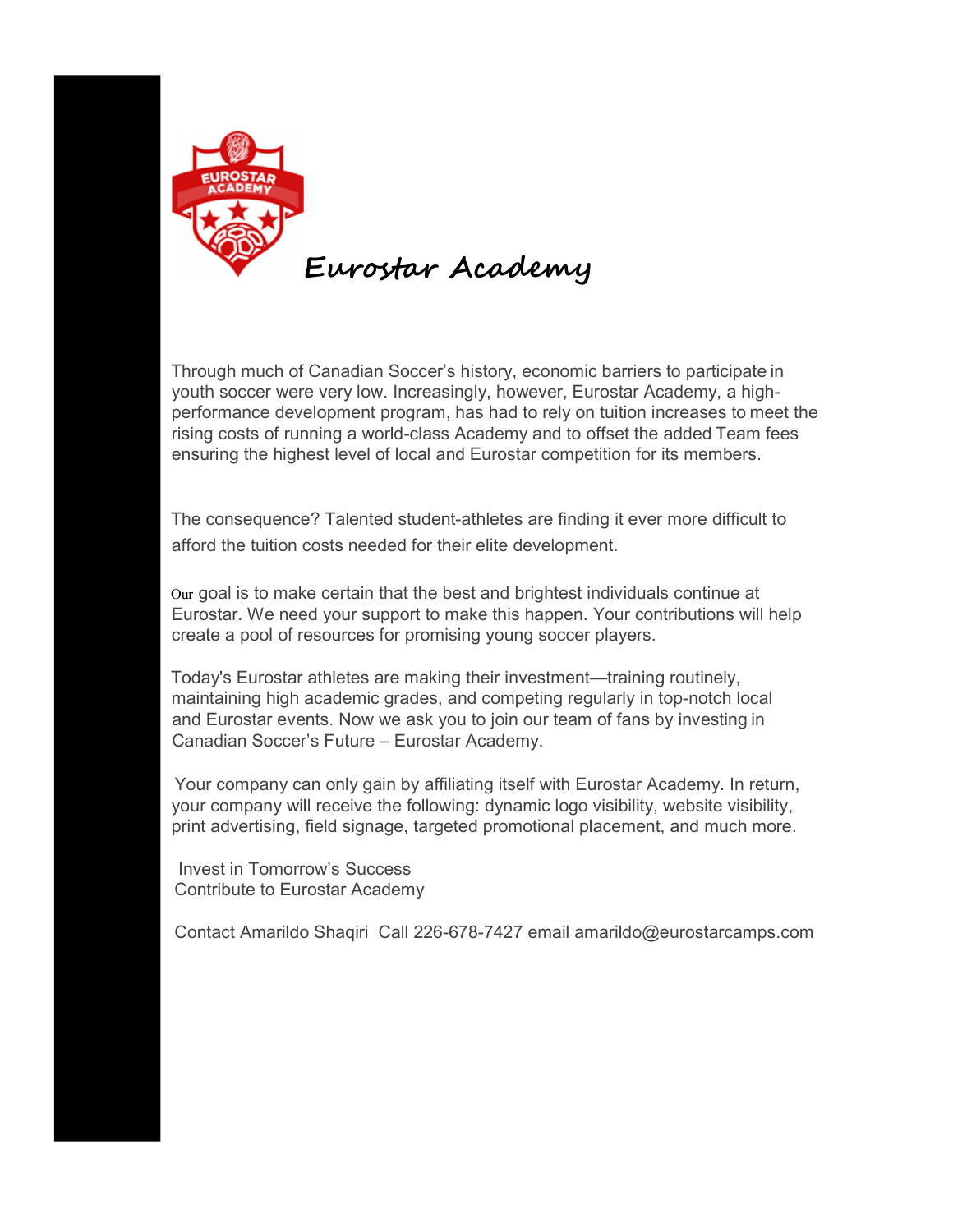

### Registration and Sponsor Card:

Uniforms are considered advertising properties of Eurostar Academy and as such are marketed with consistent values and guidelines.

- $\Box$  \$2000 Game Jersey #1 (Chest) & 50 Professional Quality RAW photos for your advertising.
- $\Box$  \$2000 Game Jersey #2 (Chest) & 50 Professional Quality RAW photos for your advertising.
- $\Box$  \$1000 Player Bag
- $\Box$  \$1000 Track Suit
- $\Box$  \$800 Shorts
- \$500 Three Quarter Pants
- $\Box$  \$500 Web Page Ad
- $\Box$  \$300 Business Card Ad
- \$1000 Ball Sponsor for Entire Academy -150 balls printed. & 5 High Quality RAW photos for advertising
- $\Box$  \$750 Sweaters (limited quantities)
- $\Box$  \$750 Wind Coats
- $\Box$  \$1000 Winter coats
- \$1000 Print Advertising (BMO Center)
- $\Box$  \$750 Field Sign (Westmount Lions)
- $\square$  Combined print/online/social marketing campaigns (Discuss with us)